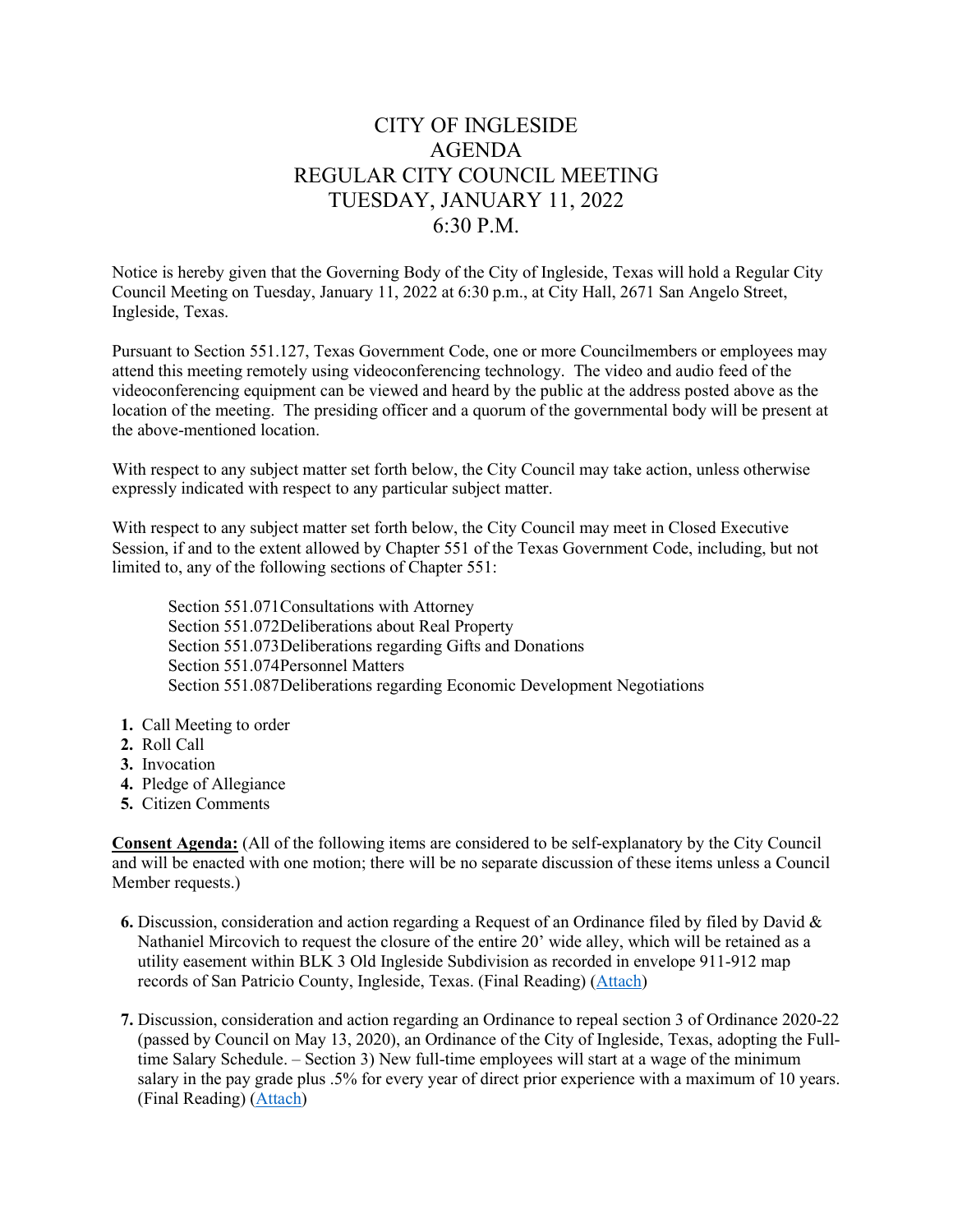### **Public Hearing:**

 **8.** Public Hearing regarding an application filed by David and Nathaniel Mircovich to replat of the following property: Property ID#'s  $63126$ , 1032280 and  $63131 - LTS$  1-24 BLK 3 Old Ingleside Subdivision to LTS 1-R & 2-R BLK 3 Old Ingleside Subdivision, also known as 2420 Dendy Lane & 2401 Upton Lane, City of Ingleside, San Patricio County Texas. [\(Attach\)](https://tx-ingleside.civicplus.com/DocumentCenter/View/875/8-9-01112022-Replat)

# **Action Items:**

- **9.** Discussion, consideration and action of a Resolution to replat the following property: Property ID#'s 63126, 1032280 and 63131 – LTS 1-24 BLK 3 Old Ingleside Subdivision to LTS 1-R & 2-R BLK 3 Old Ingleside Subdivision, also known as 2420 Dendy Lane & 2401 Upton Lane, City of Ingleside, San Patricio County Texas. (Single Reading) (See Item #8)
- **10.** Discussion, consideration, and action regarding acceptance of the HOT Funds Post Event Report from Battlin' BBQ. [\(Attach\)](https://tx-ingleside.civicplus.com/DocumentCenter/View/876/10-01112022-Battlin-BBQ-Post-Event)
- **11.** Discussion, consideration, and action regarding acceptance of the HOT Funds Post Event Report from Light Up Live Oak with funding request of \$27,200.80 be issued to Ingleside Chamber of Commerce for reimbursement of expenditures. [\(Attach\)](https://tx-ingleside.civicplus.com/DocumentCenter/View/877/11-01112022-LULO-Post-Event)
- **12.** Discussion, consideration and action regarding an Ordinance to amend the Hotel Motel Fund to add additional appropriations of \$27,455.00 for the Round Up Festival. (Single Reading) [\(Attach\)](https://tx-ingleside.civicplus.com/DocumentCenter/View/878/12-01112022-Ord-Round-Up)
- **13.** Discussion, consideration and action regarding the acceptance of Grant Funds in the amount of \$1000.00 from Humanizing the Badge to support the I-CARE (Ingleside Community Assisting Residents Everyday) Project. [\(Attach\)](https://tx-ingleside.civicplus.com/DocumentCenter/View/856/13-01112022-I-Care-Grant)
- **14.** Discussion, consideration and action regarding a Task Order for Hanson Engineering to perform a capacity analysis of the Water and Wastewater capacity and Density Evaluation of Northern Ingleside. [\(Attach\)](https://tx-ingleside.civicplus.com/DocumentCenter/View/857/14-01112022-TO-Hanson-Density)
- **15.** Discussion, consideration and action regarding the award of the 12<sup>th</sup> Street Improvement Project. (Tabled at 12/14/2021 Meeting) [\(Attach\)](https://tx-ingleside.civicplus.com/DocumentCenter/View/858/15-01112022-12th-Street-Imp)
- **16.** Discussion, consideration and action regarding an Ordinance to amend the 2021/2022 Capital Fund Budget to add additional appropriations. (Single Reading) [\(Attach\)](https://tx-ingleside.civicplus.com/DocumentCenter/View/859/16-01112022-Ord-Capital-Fund-Amd)
- **17.** Discussion, consideration and action regarding an Ordinance to amend the 2021/2022 General Fund Budget to add additional appropriations. (Single Reading) [\(Attach\)](https://tx-ingleside.civicplus.com/DocumentCenter/View/860/17-01112022-Ord-General-Fund-Amd)
- **18.** Discussion, consideration and action regarding an Ordinance to amend the Capital Fund to add \$56,992.92 from the Rolling Stock Fund for the purpose to replace the Fire Department Brush Truck. (Single Reading) [\(Attach\)](https://tx-ingleside.civicplus.com/DocumentCenter/View/861/18-01112022-Ord-Fire-Truck)
- **19.** Discussion, consideration and action regarding the construction amendment portion to the designbuild agreement with Hellas Construction. [\(Attach\)](https://tx-ingleside.civicplus.com/DocumentCenter/View/862/19-11112022-Faith-Park)